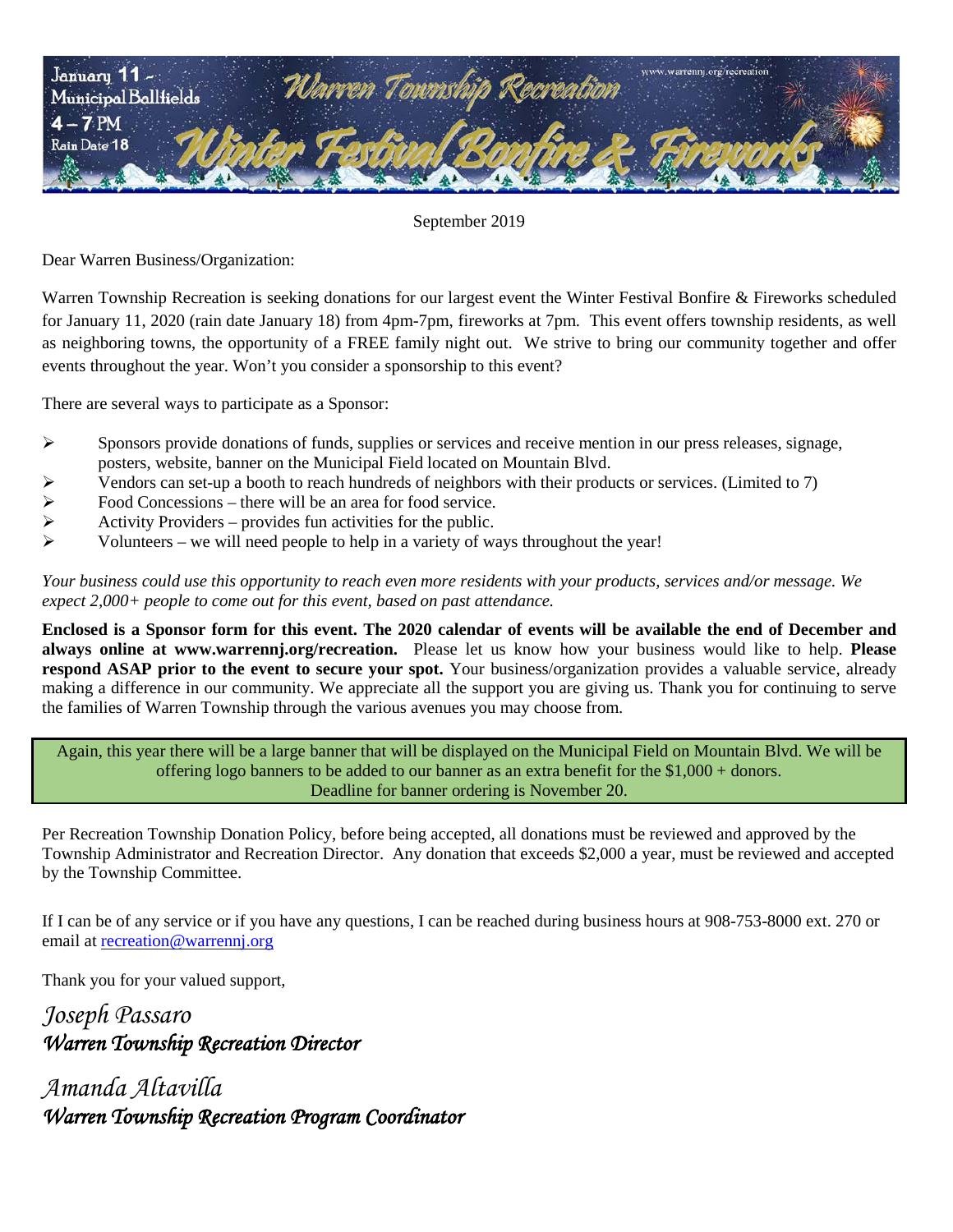# **Partnership Recognition & Benefits**

All donations will be recorded and reported in our annual report. Depending on your level of partnership, recognition will be mentioned on flyers, brochures, banners/signs, press releases, announcements, programs, shirts, etc.. In addition, introductions will be made at your sponsored event, letters of gratitude will be sent and, when possible, a photo of the event will be attached so that you can see the fruits of your donation.

### **Below are two suggested ways you can become an annual partner with the Warren Township Recreation**

- 1. Full or partial financial donation for a specific event, program or activity. You may select the event or have us make the selections for you based on amount donated.
- 2. In-kind donation gifts/food/coupons to be used at an event, or the donation of time through the various volunteer opportunities available for corporate employees, service clubs or residents wishing to give back to the community.

### **Marquee Partner:** \$2,001+

- Top billing on all promotional materials (Must be available 6 weeks before event)
- Your name or logo on banners, signs, flyers, brochures, press releases, public access TV, website, social media Facebook/twitter and email blasts. (Must be available 6 weeks before event)
- One (1) free pavilion/field rental for company/organization meeting or event
- If admission charged ten (10) free tickets to event
- May have your own banner at specially placed area
- Recognition at event through acknowledgement of individuals in attendance
- Announcements made at event
- Official thank you letter
- Attendance at event is available and tables and tent are provided

### **Primary Partner:** \$1,000-\$2,000

- Your name or logo on banners, signs, fliers, brochures, press releases, public access TV, website, social media Facebook/twitter and email blasts. (Must be available 6 weeks before event)
- One (1) free pavilion rental for company/organization meeting or event
- If admission charged five (5) free tickets to event
- May have your own banner at specially placed area
- Recognition at event
- Announcements made at event
- Official thank you letter
- Attendance at event is available and tables provided. (May bring own tent)

#### **Associate Partner:** \$200- \$999

- Your name or logo on banners, signs, fliers, brochures, press releases, public access TV, website, social media Facebook/twitter and email blasts. (Must be available 6 weeks before event)
- May have your own banner at specially placed area of event
- If admission charged 2 free tickets to event
- Announcements made at event
- Official thank you letter
- Attendance at event is available (may bring own table and tent) (booth \$200 minimum)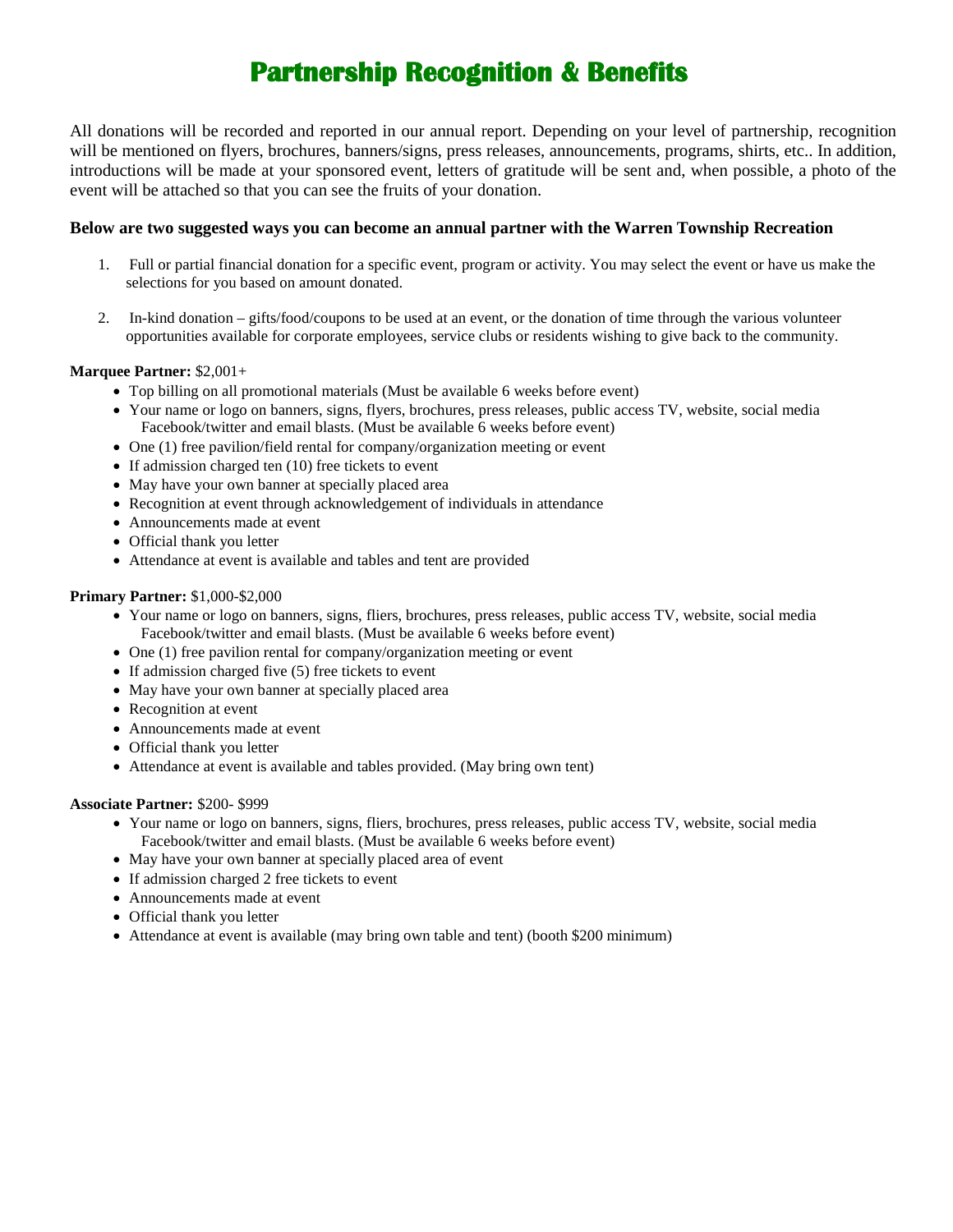# **Warren Township Recreation Winter Sponsor Form**

### **YES! Please include our organization/business as a Warren Recreation Sponsor! Below is what is needed to keep this a FREE event: all or partial donation is appreciated**

**Winter Festival, Bonfire & Fireworks**: *Jan 11, 2020 - 4 to 7pm (rain date Jan 18) Deadline for advertising purposes by November 1st*

| <b>NEEDED</b> | <b>ITEM</b>                                                              | <b>Promised Sponsors</b>   |
|---------------|--------------------------------------------------------------------------|----------------------------|
| \$3,300       | Fireworks                                                                |                            |
| \$1,800       | Carnival Ride-Turbo Tubs                                                 |                            |
| \$1,150       | Carnival Ride-Trackless Train                                            |                            |
| \$1,700       | 2- Clydesdale Horse and Carriage ride                                    |                            |
| \$850         | Petting Zoo                                                              | Warren Township Lions Club |
| \$850         | Ice Carving (2 hours)                                                    |                            |
| \$250         | Supply Hot Choc-65 gal; $2,000$ Hot Cups & lids                          |                            |
| \$50          | Marshmallows (15 bags)                                                   |                            |
| \$75          | 300 Sticks for marshmallows                                              |                            |
| \$1,000       | Gets you a $2x2$ Banner that will be attached to Township banner + booth |                            |
| $$200+$       | Cash Donations towards higher priced items (booth cost)                  |                            |
|               |                                                                          |                            |
|               | <b>Volunteer - Event:</b><br>$\#People$<br>Date:                         |                            |

*(Please feel free to discuss our needs for any particular event)*

We wish to become a partner: (see back for explanation of partnership) please circle one

- **Marquee Partner:** \$2,001+
- **Primary Partner:** \$1,001 \$2,000
- **Associate Partner:** \$200- \$1,000

Name of Organization/business (as you would like it to appear in print/advertising)

| Name of Authorized Person/Contact: |      |               |  |  |  |
|------------------------------------|------|---------------|--|--|--|
| Address:                           |      |               |  |  |  |
| Email:                             |      |               |  |  |  |
| Phone:                             | Fax: | I HAVE A LOGO |  |  |  |

**Email, Fax or Mail to Warren Recreation: 46 Mountain Blvd. Warren, NJ 07059 / recreation@warrennj.org / Fax 908-757-9173 / Phone 908-753-8000 Ext 270-271**

### **To volunteer go to www[.wtrec.ivolunteer.com/bonfire\\_004](https://wtrec.ivolunteer.com/bonfire_004)**

| Township use only: |                                |                   |  |  |
|--------------------|--------------------------------|-------------------|--|--|
|                    | Date: ________________         |                   |  |  |
|                    |                                |                   |  |  |
|                    |                                |                   |  |  |
|                    | Check Number: The Check Number | Date: ___________ |  |  |